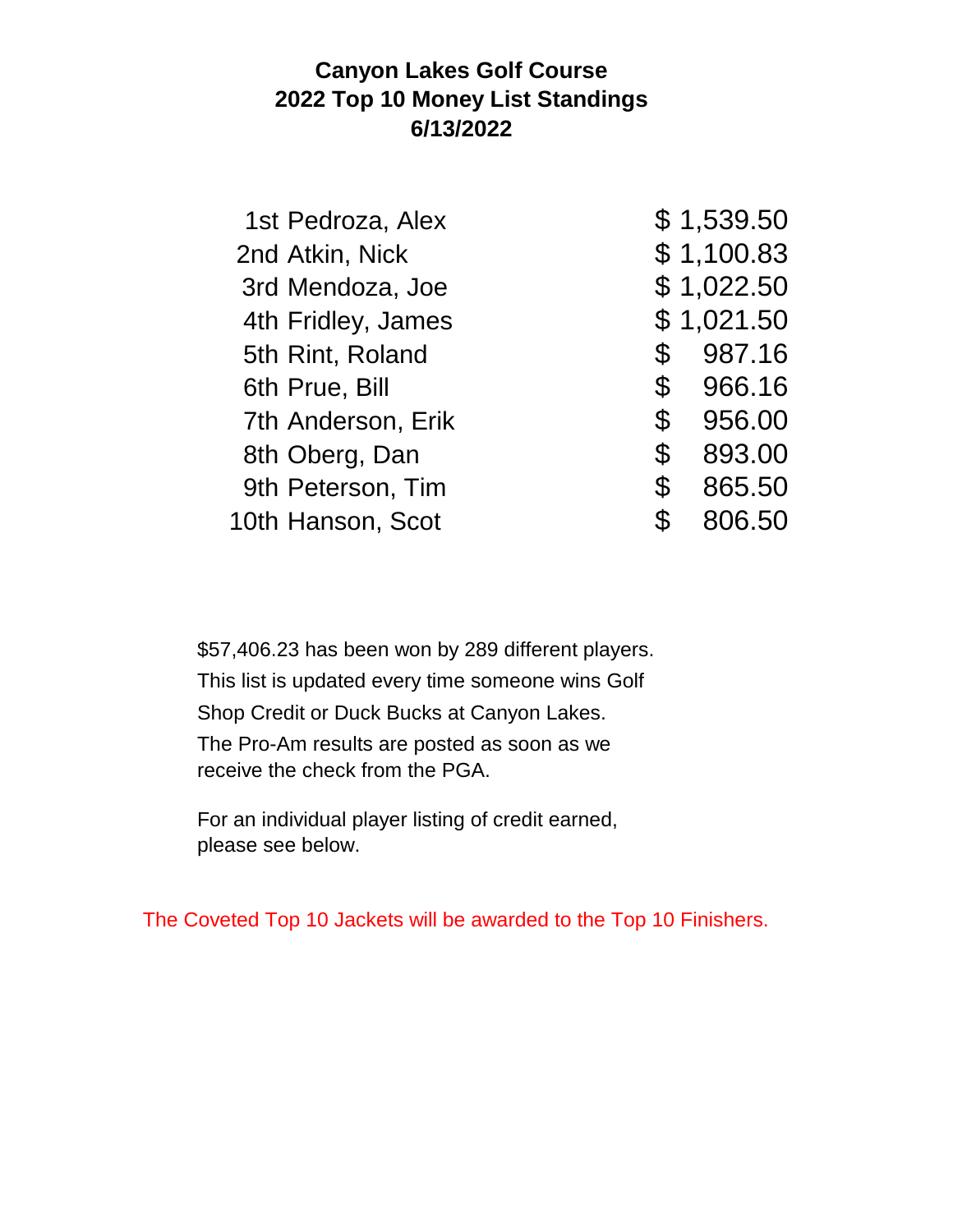| Name                          | Total      |
|-------------------------------|------------|
| 1 Pedroza, Alex               | \$1,539.50 |
| 2 Atkin, Nick                 | \$1,100.83 |
| з Mendoza, Joe                | \$1,022.50 |
| 4 Fridley, James              | \$1,021.50 |
| <sub>5</sub> Rint, Roland     | \$987.16   |
| 6 Prue, Bill                  | \$966.16   |
| <sub>7</sub> Anderson, Erik   | \$956.00   |
| 8 Oberg, Dan                  | \$893.00   |
| 9 Peterson, Tim               | \$865.50   |
| 10 Hanson, Scot               | \$806.50   |
| <sub>11</sub> Paulson, Krista | \$784.25   |
| 12 Wade, Ken                  | \$752.50   |
| 13 Henderson, Brooke          | \$747.50   |
| 14 Black, Brandon             | \$741.00   |
| 15 Nelson, Derek              | \$735.00   |
| 16 Johnson, Dan               | \$734.00   |
| 17 Long, Gary Sr.             | \$725.00   |
| 18 Speer, Cal                 | \$715.83   |
| 19 Boddy, Brian               | \$646.50   |
| 20 Ruelas, Rudy               | \$630.00   |
| 21 Prue, Rea                  | \$614.16   |
| 22 Ostby, Matt                | \$602.33   |
| 23 Rose, Greg                 | \$597.50   |
| 24 Pishue, Brent              | \$596.33   |
| <sub>25</sub> Brandt, Andy    | \$588.50   |
| <sub>26</sub> Atkin, Amanda   | \$563.33   |
| 27 Paulson, Bobbe             | \$540.08   |
| 28 Paulson, Rupe              | \$533.00   |
| 29 Senekham, Karl             | \$532.50   |
| 30 Brown, Shirrell            | \$531.50   |
| 31 Keller, Kevin              | \$515.41   |
| 32 Lee, Byron                 | \$511.16   |
| 33 Del Rio, Ernie             | \$510.00   |
| 34 Peterson, Sam              | \$509.00   |
| 35 Weller, Patrick            | \$508.83   |
| <sub>36</sub> Osborne, Jan    | \$500.00   |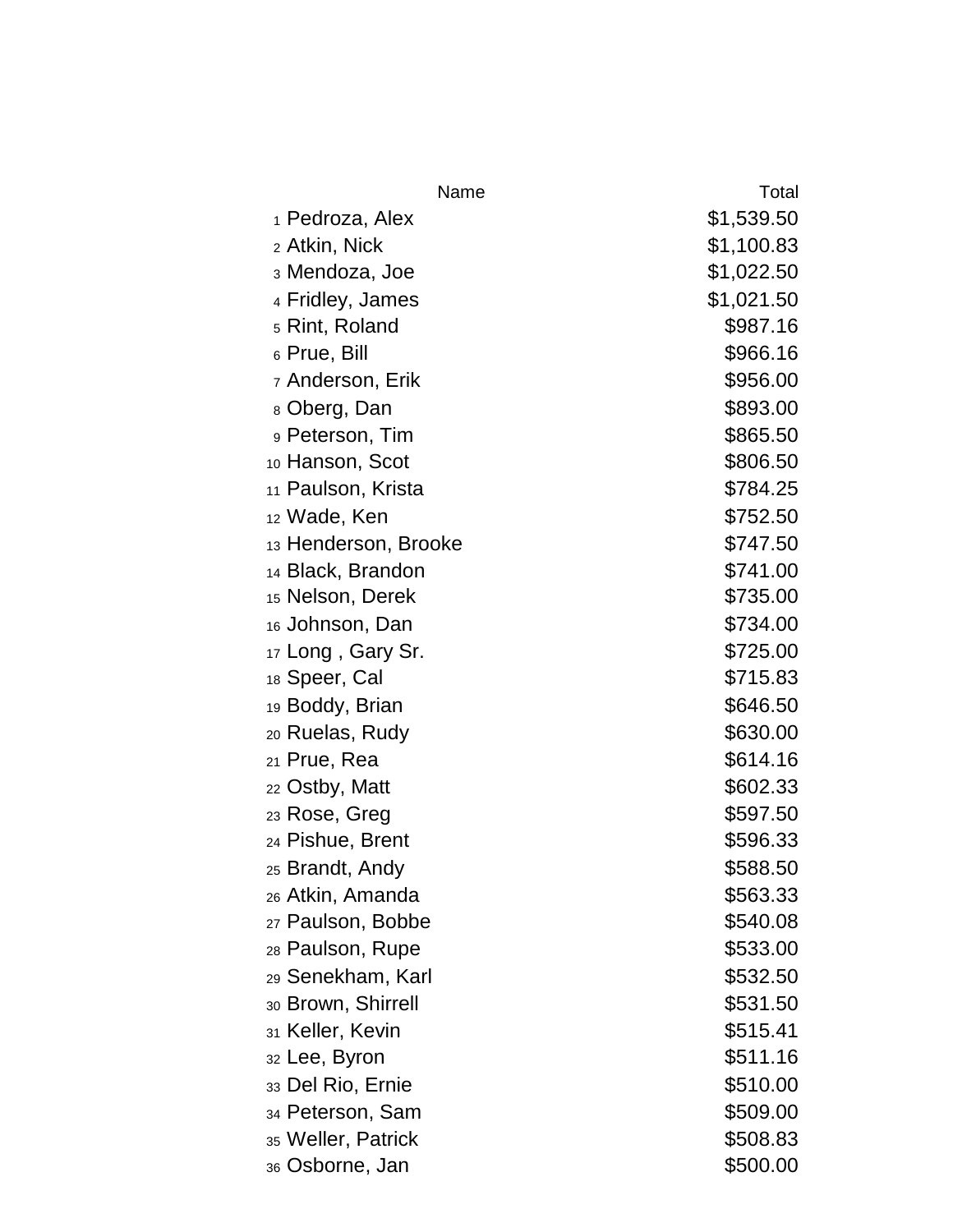| <sub>37</sub> Pruitt, Morgan  | \$500.00 |
|-------------------------------|----------|
| 38 Chase, Darren              | \$498.33 |
| 39 Mackie, George             | \$497.00 |
| 40 Campbell, Jared            | \$494.66 |
| 41 Diaz, Kadin                | \$485.00 |
| 42 Forsythe, Dick             | \$480.00 |
| 43 Pelzer, Joe                | \$472.50 |
| 44 Faught, Jeremy             | \$453.00 |
| 45 Park, Jin                  | \$449.58 |
| 46 Hendler, Amanda            | \$443.33 |
| 47 Garvie, Payne              | \$440.83 |
| 48 Speer, Will                | \$431.25 |
| 49 Cox, Bill                  | \$426.66 |
| <sub>50</sub> Simper, Sean    | \$422.00 |
| 51 Hines, Tim                 | \$417.50 |
| <sub>52</sub> Miller, Robert  | \$397.50 |
| 53 Jacobs, Dave               | \$388.33 |
| 54 Campbell, Saluna           | \$385.33 |
| 55 Bloom, Jill                | \$374.58 |
| 56 Williams, Chrostopher      | \$374.00 |
| <sub>57</sub> Mitchell, Steve | \$372.91 |
| 58 McDonald McNamar, Maria    | \$367.00 |
| <sub>59</sub> Ruff, Danny     | \$360.00 |
| 60 Lee, Vennessa              | \$355.00 |
| 62 Campbell, Kathleen         | \$352.50 |
| 63 Corrigan, Scot             | \$331.50 |
| 64 Miele, Connor              | \$317.75 |
| 65 Fridley, Marie             | \$317.50 |
| 66 Patalon, Ed                | \$315.00 |
| 67 Shopbell, Mike             | \$310.33 |
| 68 Laughery, Jason            | \$306.66 |
| 69 Freeman, Scott             | \$305.00 |
| 70 Carroll, Tom               | \$287.83 |
| 71 Brayton, Drew              | \$285.00 |
| 72 Propheter, Nancy           | \$285.00 |
| 73 Keller, Kim                | \$280.41 |
| <sub>74</sub> Mendoza, Paco   | \$275.00 |
| 75 Hayfield, Rob              | \$270.00 |
| <sub>76</sub> Ellig, Derek    | \$262.50 |
| 77 Wellman, Allen             | \$262.00 |
| <sub>78</sub> Momberg, Gary   | \$250.50 |
| 79 Sparks, Dave               | \$245.83 |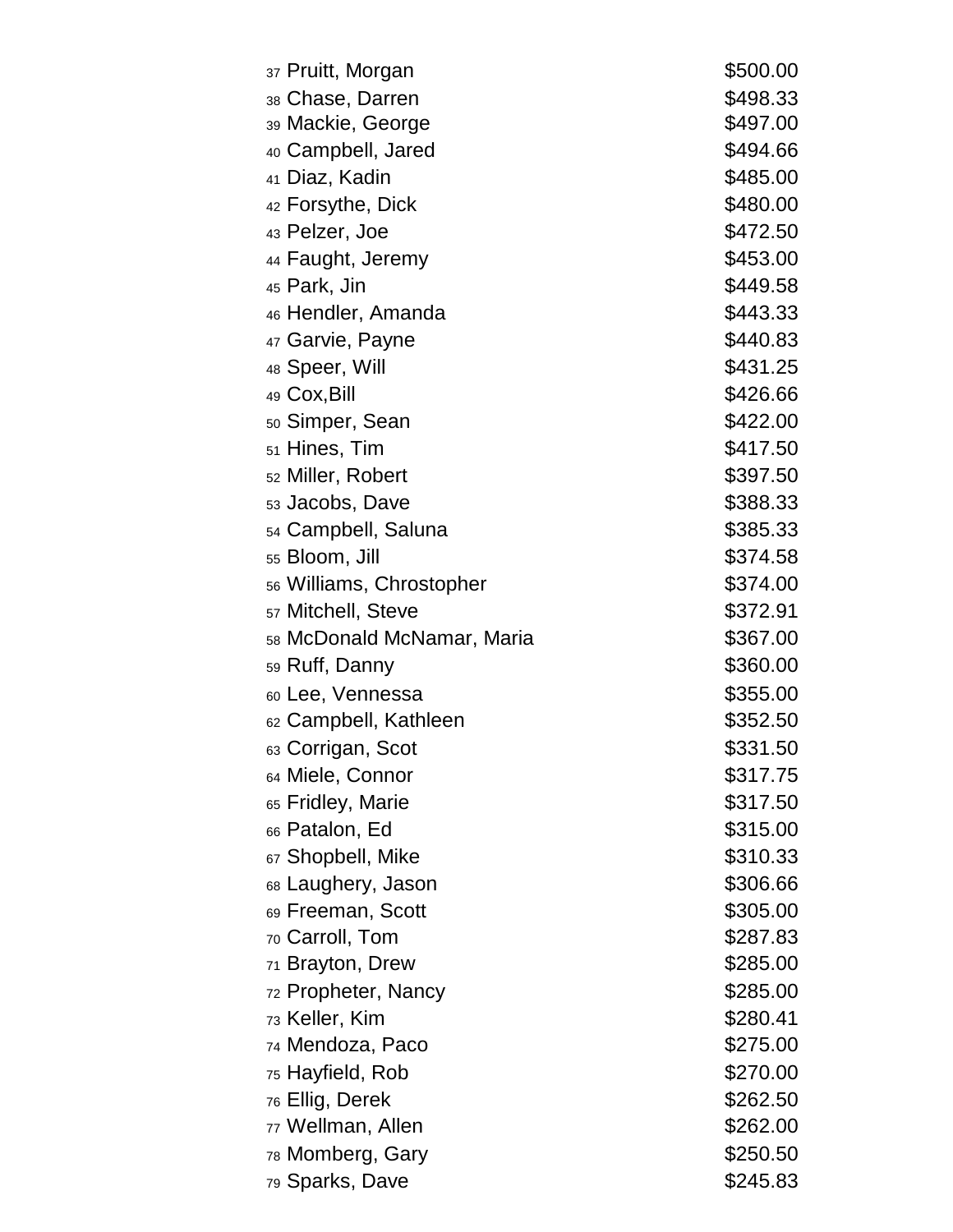| 80 McNally, Dale         | \$241.50 |
|--------------------------|----------|
| 81 Ford, Don             | \$239.16 |
| 82 Peterson, Darlene     | \$235.00 |
| 83 Killian, Judy         | \$232.50 |
| 84 Ratcliffe, Justin     | \$223.66 |
| 85 Choi, Lisa            | \$220.00 |
| 86 Olinuis, Rich         | \$218.33 |
| 87 Crockett, Donna       | \$211.25 |
| 88 Devere, Jason         | \$207.50 |
| 89 Campbell, Richard     | \$206.25 |
| 90 Siers, Virgil         | \$195.83 |
| 91 White, Brian          | \$187.75 |
| 92 Fazzari, Alex         | \$186.66 |
| 93 Raney, Mike           | \$186.66 |
| 94 Campbell, Cody        | \$182.50 |
| 95 Goetz, Kevin          | \$182.50 |
| 96 Miller, Cory          | \$182.50 |
| 97 Walker, Clay          | \$182.50 |
| 98 York-Bement, Tatum    | \$180.00 |
| 99 Ollero, Rudy          | \$177.50 |
| 100 Killen, Clyde        | \$173.33 |
| 101 Henderson, Paul      | \$172.50 |
| 102 Ind, Chuck           | \$170.00 |
| 103 Dubsky, Judy         | \$167.00 |
| 104 McPhee, Steve        | \$166.50 |
| 105 Schmidt, Ira         | \$162.50 |
| 106 Gilbert, Tom         | \$160.00 |
| 107 Kay, Frank           | \$158.50 |
| 108 Dickey, Dan          | \$156.50 |
| 109 Woodman, Mel         | \$153.12 |
| 110 Goodman, Drew        | \$150.75 |
| 111 Bjork, Tye           | \$149.50 |
| 112 Holbrook, Gary       | \$147.50 |
| 113 Osborne, Jon         | \$147.50 |
| 114 Clark, Gerald        | \$145.83 |
| 115 Cole, David          | \$145.83 |
| <sub>116</sub> Eide, Don | \$145.83 |
| 117 Whitmire, Derrick    | \$145.83 |
| 118 McIntyre, Mark       | \$145.00 |
| 119 Sieler, Justin       | \$144.00 |
| 120 Brock, Kim           | \$138.12 |
| 121 Nguyen, Richard      | \$137.75 |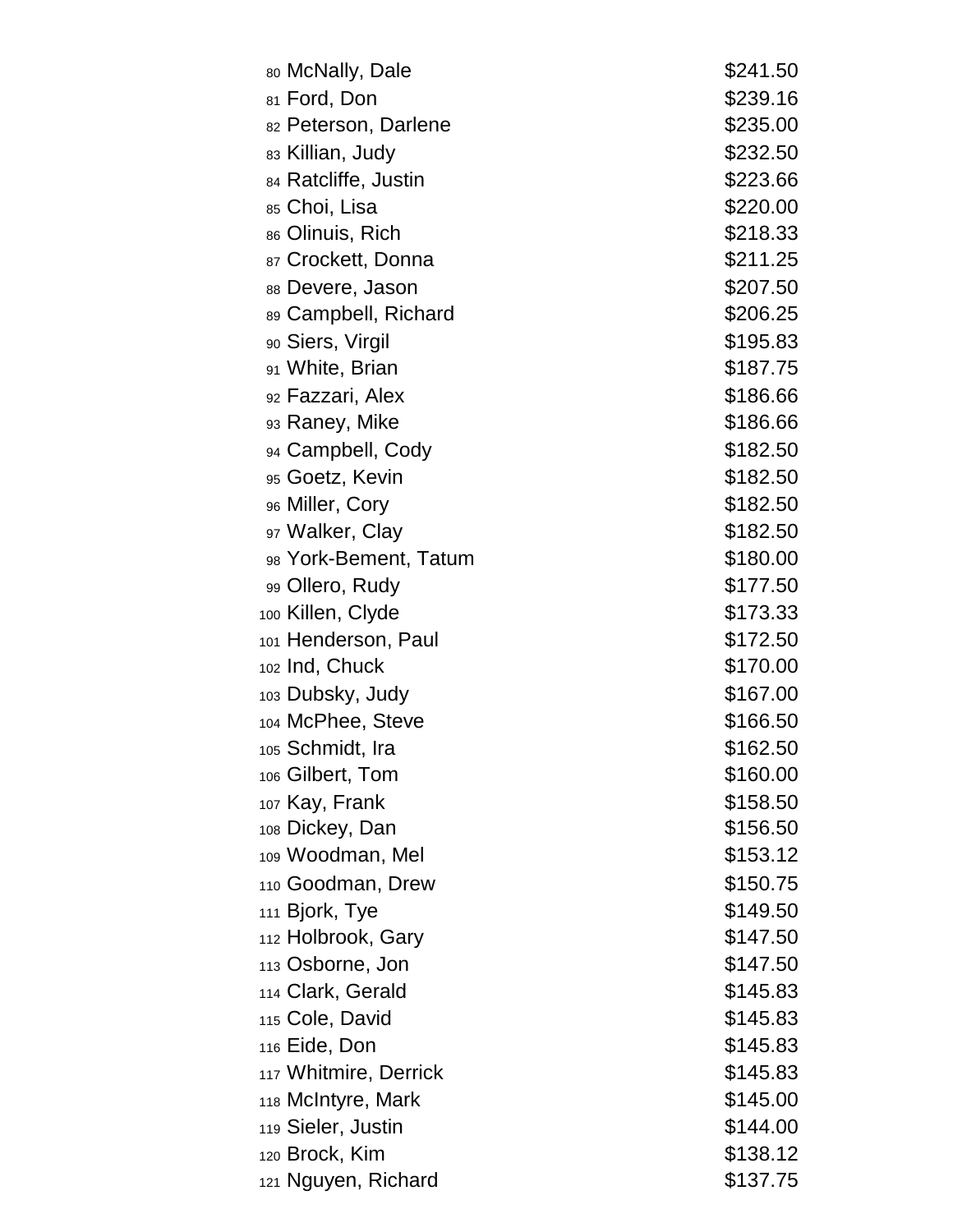| 122 Hardy, Jerry             | \$137.50 |
|------------------------------|----------|
| 123 McMahon, Christine       | \$137.50 |
| 124 Strommen, Larry          | \$137.50 |
| 125 Thoelke, Tom             | \$137.50 |
| 126 Gonzales, Rich           | \$135.00 |
| 127 Hundal, Tarlok           | \$133.50 |
| 128 Leroux, Leanne           | \$128.33 |
| 129 Davis, Shane             | \$127.50 |
| 130 Spencer, Mark            | \$126.39 |
| 131 Hartley, Matthew         | \$125.00 |
| 132 Johnson, Brian           | \$125.00 |
| 133 Retter, Dave             | \$125.00 |
| 134 Richmond, Rex            | \$125.00 |
| 135 Ennis, Dave              | \$124.00 |
| 136 Hunt, Andy               | \$124.00 |
| 137 Hussey, Dave             | \$120.00 |
| 138 Lusignan, Joe            | \$119.00 |
| 139 Faris, Chris             | \$117.50 |
| 140 White, Tim               | \$117.50 |
| 141 Nozaka, Sota             | \$116.25 |
| 142 Vonghalath, David        | \$116.25 |
| 143 Thurman, Michael         | \$114.58 |
| 144 Gleed, Rick Jr.          | \$112.50 |
| 145 Brown, Austin            | \$111.25 |
| 146 Thompson, Richard        | \$110.00 |
| 147 Hambrook, Sandy          | \$108.89 |
| <sub>148</sub> Ryther, John  | \$108.89 |
| 149 Davis, Clayton           | \$107.50 |
| 150 Combs, Pavin             | \$106.25 |
| 151 Parks, Brian             | \$105.50 |
| <sub>152</sub> Hammond, Ross | \$105.00 |
| 153 Rutz, Mike               | \$101.50 |
| 154 Blodgett, Tom            | \$90.00  |
| 155 Gilbertson, Jim          | \$87.50  |
| 156 Rieck, Chris             | \$86.25  |
| 157 Gross, Carol             | \$83.33  |
| 158 Roth, Steve              | \$82.50  |
| 159 Clayton, Davis           | \$81.66  |
| 160 Olsen, Lars              | \$81.66  |
| 161 Bowen, Mike              | \$80.00  |
| 162 Noland, Terry            | \$77.50  |
| 163 Bergeam, Reed            | \$72.50  |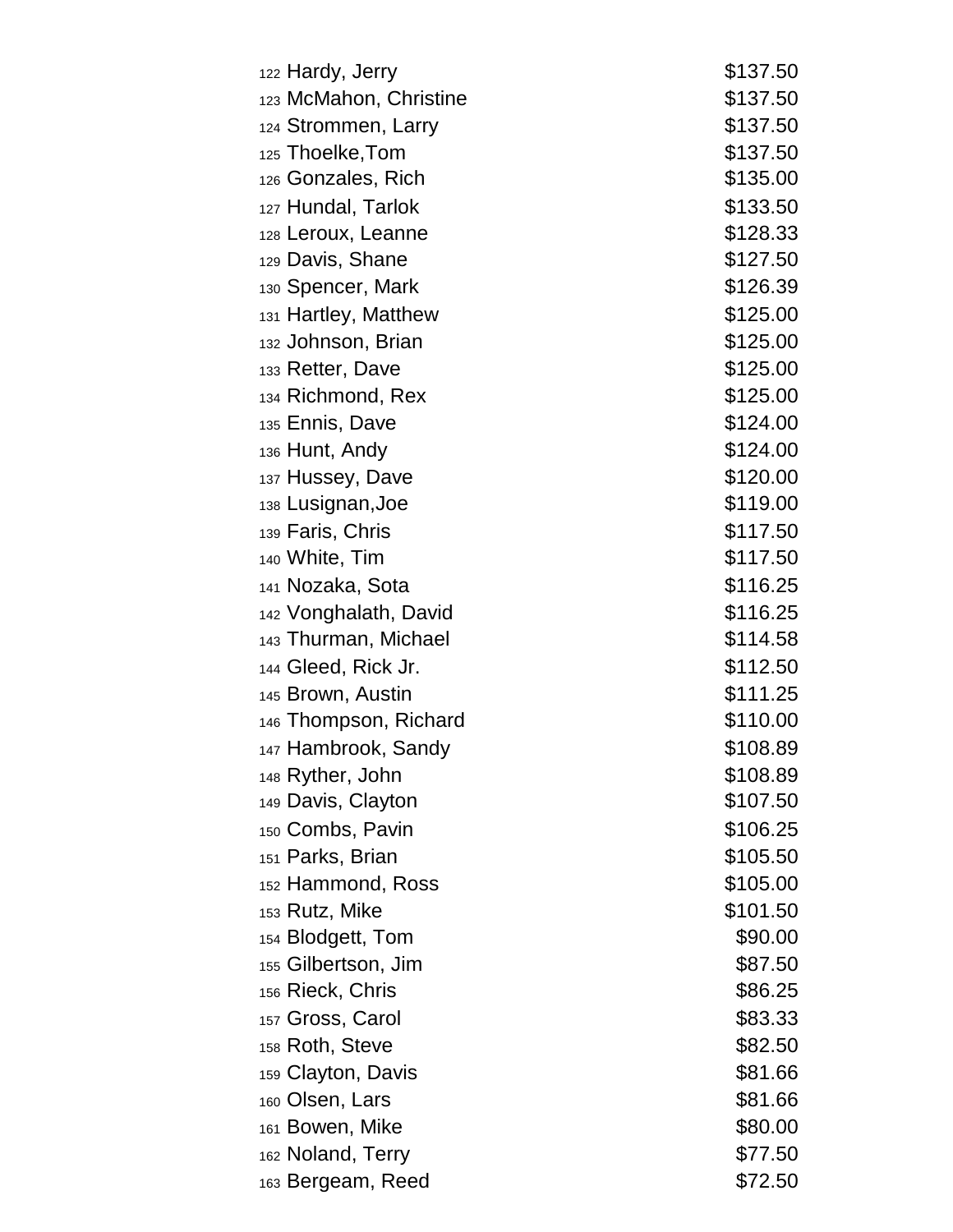| 164 Moore, Daren             | \$72.50 |
|------------------------------|---------|
| 165 Morgan, Ken              | \$72.50 |
| 166 Sokol, Marie             | \$72.50 |
| 167 Keen, Ryan               | \$68.12 |
| <sub>168</sub> Blom, Orjan   | \$68.00 |
| 169 Turner, McDonald McNamar | \$65.83 |
| 170 Miller, Gary             | \$65.00 |
| 171 Martin, Lon              | \$63.75 |
| 172 Veach, Clark             | \$63.75 |
| $173$ Blom, Jill             | \$63.33 |
| 174 Hendler, Jeff            | \$63.12 |
| 175 Thielemann, Will         | \$63.12 |
| 176 Lundgren, Mike           | \$62.50 |
| 177 Hays, Matt               | \$60.00 |
| 178 Rockwell, Bob            | \$60.00 |
| 179 Hathaway, Andrew         | \$57.50 |
| 180 Heiman, Tanner           | \$57.50 |
| 181 Williams, Janet          | \$57.08 |
| 182 Candelaria, Jay-Ar       | \$56.50 |
| 183 Stocking, Jacob          | \$56.50 |
| 184 Bentley, Jared           | \$55.00 |
| 185 Neary, Jim               | \$55.00 |
| 186 Isley, Steve             | \$51.25 |
| 187 Dickey, Marylu           | \$50.00 |
| 188 Rasmussen, John          | \$50.00 |
| 189 Stankovich, Jeff         | \$50.00 |
| 190 Butterfield, Lonnie      | \$47.50 |
| 191 Dixon, Larry             | \$47.50 |
| 192 Turner, Paul             | \$47.50 |
| 193 Luther, Phil             | \$44.50 |
| 194 Allen, Gaylord           | \$43.33 |
| 195 Pfluger, Dan             | \$43.33 |
| 196 Fesser, Bob              | \$43.12 |
| 197 Hall, Doug               | \$43.12 |
| 198 Lynch, Dan               | \$43.12 |
| 199 Solis, DJ                | \$42.50 |
| 200 McCullough, Katlyn       | \$41.25 |
| <sub>201</sub> Smith, Sam    | \$40.00 |
| 202 Cruzen, Daniel           | \$35.00 |
| 203 Dean, Micheal            | \$35.00 |
| 204 Freeman, Cherami         | \$33.33 |
| 205 Han, Sunny               | \$33.33 |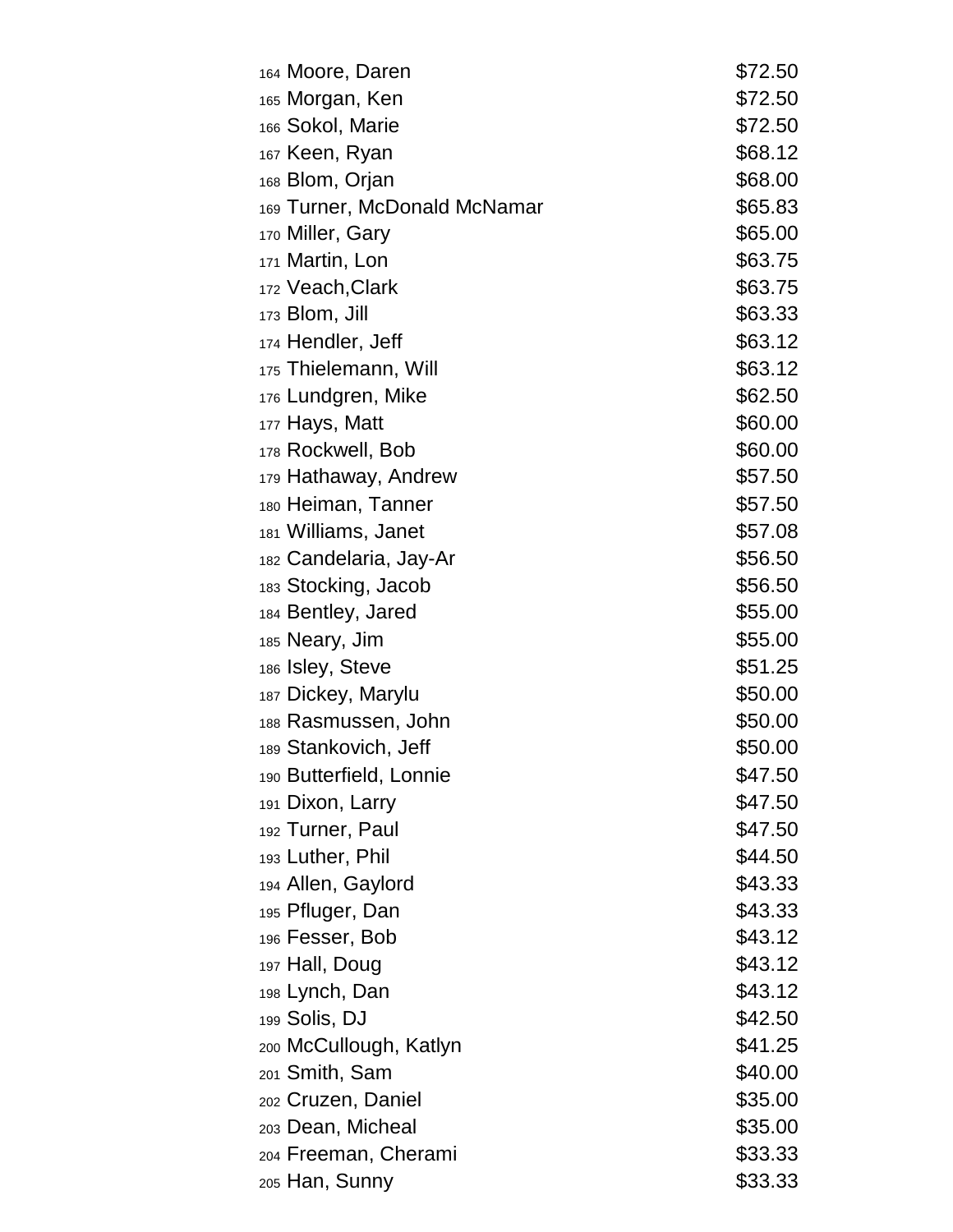| <sub>206</sub> Monty, Vernie | \$33.33 |
|------------------------------|---------|
| 207 Ryther, Melaine          | \$33.33 |
| 208 Mackie, Linda            | \$32.50 |
| 209 Stromstad, Todd          | \$32.50 |
| 210 Brooks, Jean             | \$31.25 |
| 211 Alderman, Dave           | \$30.00 |
| 212 Porter, Clay             | \$30.00 |
| 213 Williams, Yvonne         | \$30.00 |
| 214 Meneely, Brian           | \$28.00 |
| 215 Isom, Steve              | \$27.50 |
| 216 Lucas, Debby             | \$27.50 |
| 217 Ogden, Avis              | \$27.50 |
| 218 Pofhal, Ehren            | \$27.50 |
| 219 Turner, Linda            | \$27.50 |
| 220 Orkney, Doug             | \$27.00 |
| 221 Anderson, Larry          | \$25.00 |
| 222 Brandt, Lowell           | \$25.00 |
| 223 Hanson, Braylen          | \$25.00 |
| 224 Hein, Kyle               | \$25.00 |
| 225 Koenig, Drew             | \$25.00 |
| 226 Luis, Dan                | \$25.00 |
| 227 Mathis, Conner           | \$25.00 |
| 228 Schoenenberg, Dennis     | \$25.00 |
| 229 Brown, Bob               | \$22.50 |
| 230 Andrews, Scott           | \$20.00 |
| 231 Dickey, Tom              | \$20.00 |
| 232 Dihel, Jeff              | \$20.00 |
| 233 Kunka, Lional            | \$20.00 |
| 234 Metcalf, Mike            | \$20.00 |
| 235 Reeder, Brooklyn         | \$20.00 |
| 236 Reeder, Jordan           | \$20.00 |
| 237 Cisneros, Carlos         | \$18.33 |
| 238 Edwards, Kyle            | \$18.33 |
| 239 Lundgren, Carrie         | \$17.50 |
| 240 Gardner, James           | \$15.00 |
| 241 Grizzle, Lisa            | \$15.00 |
| 242 Grizzle, Mike            | \$15.00 |
| 243 Parnell, Quinton         | \$15.00 |
| 244 Paul, Turner             | \$15.00 |
| 245 Roth, Steve              | \$15.00 |
| 246 Thoelke, Danielle        | \$15.00 |
| 247 Thoelke, Ross            | \$15.00 |